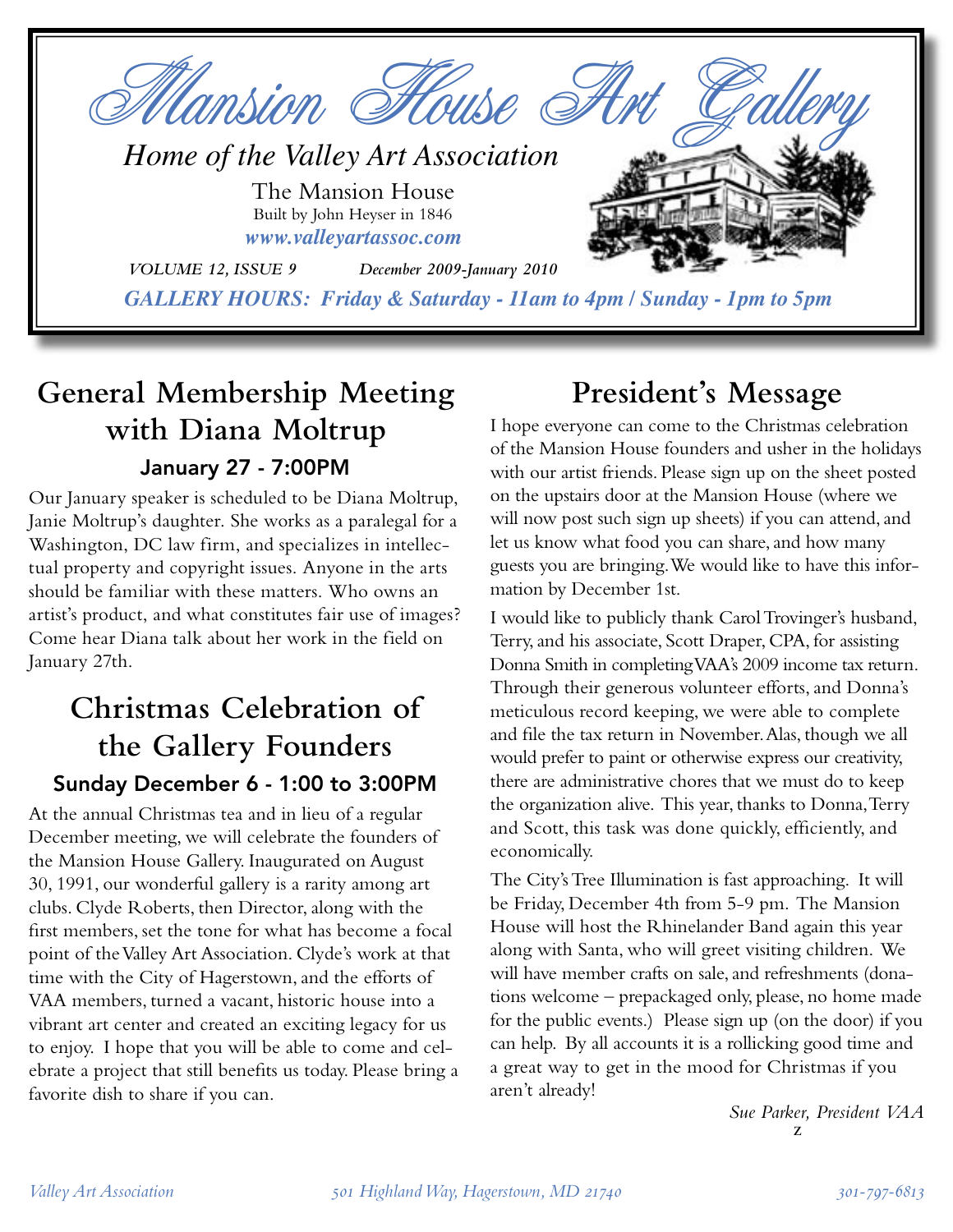# **Shows**

## **NORTH GALLERY SHOWS**

- All-Member Show Winter Exhibit "Primarily Primary" DECEMBER 6-JANUARY 1. The VAA Holiday Tea on Sunday, December 6 will serve as the reception for this show. Artwork needs to be at the Mansion House by November 30th.
- Member Crafts Sale and Exhibit- NOVEMBER through DECEMBER 27. Please bring you quality hand made crafts and creations in the beginning a November for sale during the holiday season.

## **ADDITIONAL AREA SHOWS**

## Washington County Hospital

- DEC Artist of the Month **Suzanne Bell**
- JAN Artist of the Month **Carol Wilkes**
- FEB Artist of the Month **Janie Moltrup**

Questions on Art in the Hallways should be directed to Lucy Ecker at: 301-733-5320 or a1nanaecker@aol.com.

### Chambersburg Hospital Artist of the Month

• DEC Artist of the Month - **Ruth Peyton**

- JAN Artist of the Month -**Shirley Talaliba**
- FEB Artist of the Month -**Lu Mattern (Oils)**

## **STUDENT SHOW**



# **Classes and Workshops**

## Old Masters Flemish Technique in Oils - \$190 Workshop with Patt Legg

### **Starts April 26 to 29th. For info, contact Margaret Bearse at: maggiebearse2003@yahoo.com**

Patt Legg, an artist from Salisbury, North Carolina, paints and teaches the Old Master Flemish (before 1801) technique with a bit of the modern twist . She is a professional artist specializing in still life and portrait painting for over 30 years. Patt has taught this technique 14 of those years. You will work in a series of layers from the underpainting using soft hair brushes to the final pure color. This technique produces a depth and a brilliance of the Masters ofVermeer, Caravaggio and Rembrandt. Class will spreak about painting procedures, still life organization, soft edges and Starving Artist paintings to how to prepare your panel and to clean your brushes.

# Oil painting Classes with Liz Hurley

Liz Hurley is offering oil painting class on Monday mornings in her studio near Beaver Creek from 9:00am to noon. Classes begin after January 1st. She has openings for a few more students. Call 301-797-7619 or email at squinter@aol.com.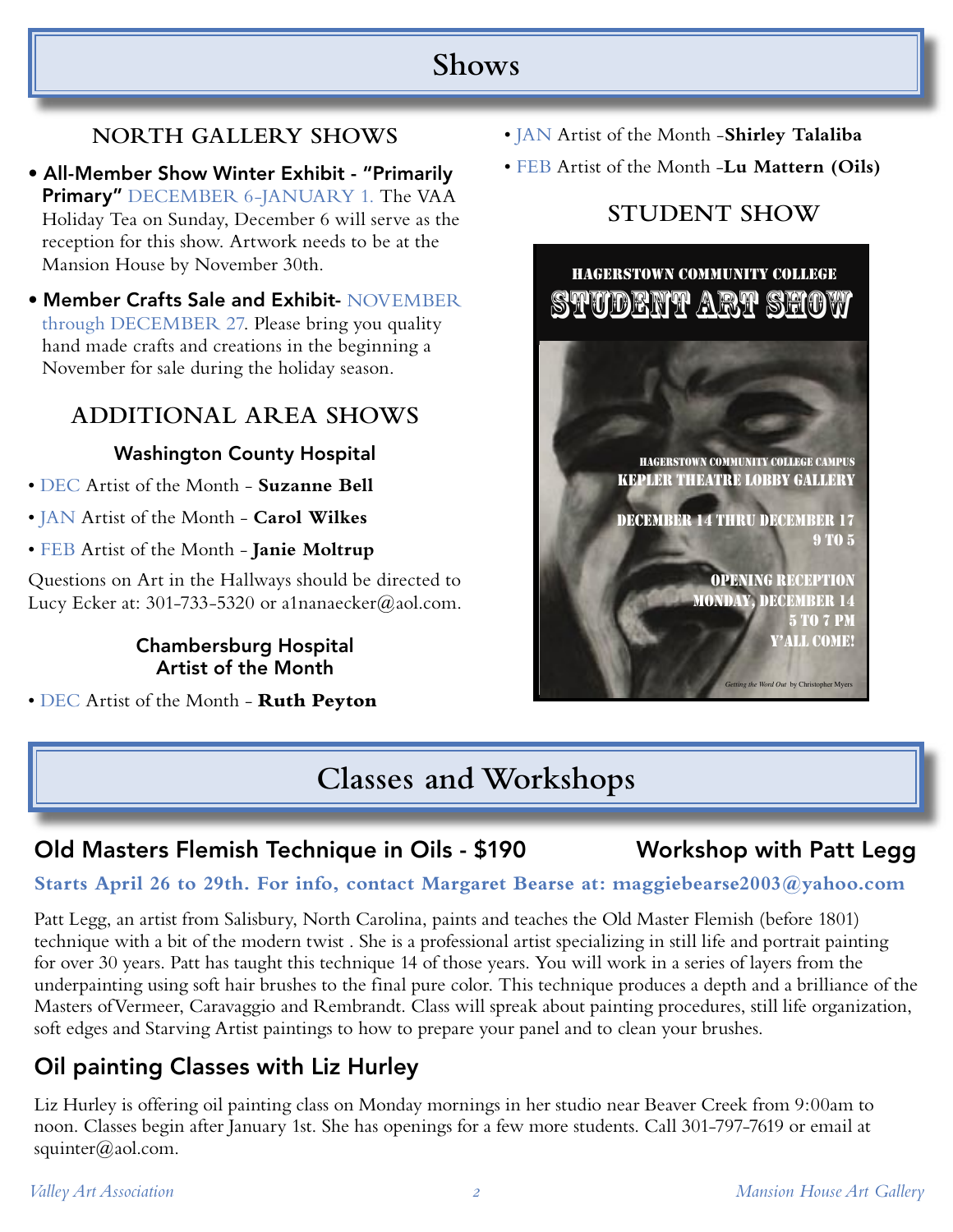Potters' Bowl Fund Raiser - Members are invited to contribute an original 16x20 painting of a subject in the Hagerstown area to be auctioned off at the annual Potters Bowl, a fund raiser for the City's Free Clinic. Donors will receive a free ticket to the event (worth \$50) and a bowl. Paintings should be available 1/15/2010. Please contact Lucy Ecker at 301-733-5320 if you are interested in donating.

#### Schedule for the Mansion House's Annual

**Cleaning -** Those of us who hang our artwork at the Mansion House know that part of our annual obligation is to help with the thorough cleaning of the Mansion House. We are trying to make it easier for everyone to do this by scheduling two days to complete the tasks: Thursday, 1/7/10 and Tuesday, 7/13/10. You need sign up for only one of these dates and the jobs you would like to do on your scheduled date. The cleaning will begin at 10:00 AM on each of those dates, but you may start earlier if you wish. For those interested, we will order pizza for lunch.

#### **NEXT GALLERY MEETING**

All gallery members are asked to attend the Gallery Meeting the afternoon of Wednesday, March 17th at 1:00PM.

*Janie Moltrop*

Annual City Illumination Festivities - The Mansion House Gallery will be open in conjunction with the Hagerstown's City Park Illumination and Tree Lighting Ceremony on Friday, December 4 from 5-9 PM. It will be held two days before our Holiday Tea which is scheduled for that Sunday. We expect at least 100 people to visit during the ceremonies. Please contact Sue Parker or Margaret Bearse. A sign up sheet will be available at the meeting and on the information board.

**Missing From the Library - We are trying to locate** these volumes missing from our recent collection:

1. "Painting Wildlife with John Lester"

- 2. "The Complete Hunter- North American Game Animals"
- 3. VCR Tape "Gift of painting: Sue Scheewe"
- 4. VCR Tape of Tony Couch workshop

Additionally, there are about 16 volumes missing from past holdings. We would appreciate any information anyone has regarding the location of these. Thank you for your assistance.

Valley Art Web Site Expansion - Thanks to the continued generosity of our web masters, Carolyn ('CT') Tuttle and her husband, Hunter, we are now in a position to expand our web site to include individual member pages. It would operate like a 'virtual gallery,' where members can provide some information about themselves and upload images of some of their paintings. We can even add PayPal so that viewers can buy artwork from the member pages. There would be a small one time charge to set up a page, and, if we institute e-commerce, a small commission, say 10%, on any sales from the web site, to provide modest revenue to VAA and cover the cost of PayPal. CT will present a demo of a sample page at our January 27th meeting. Come see it!

Christmas Open House - Come and celebrate the opening of linleigh STUDIO with artist in residence, Lin Pedersen. The Christmas Open House will be held Saturday, December 12th from 10:00 am until 5:00pm, and Sunday December 13th from 12:00 to 5:00pm. A drawing will be held each day for a giclee print and door prizes. Stop by to say Hello! and have a cup of mulled cider and cookies! The studio is located at 9205 Five Forks, Waynesboro.

### REMEMBER:

All artists entering a painting for the Museum Show must bring their art in by the February meeting. They will be juried during the following week. Members are allowed up to two paintings.